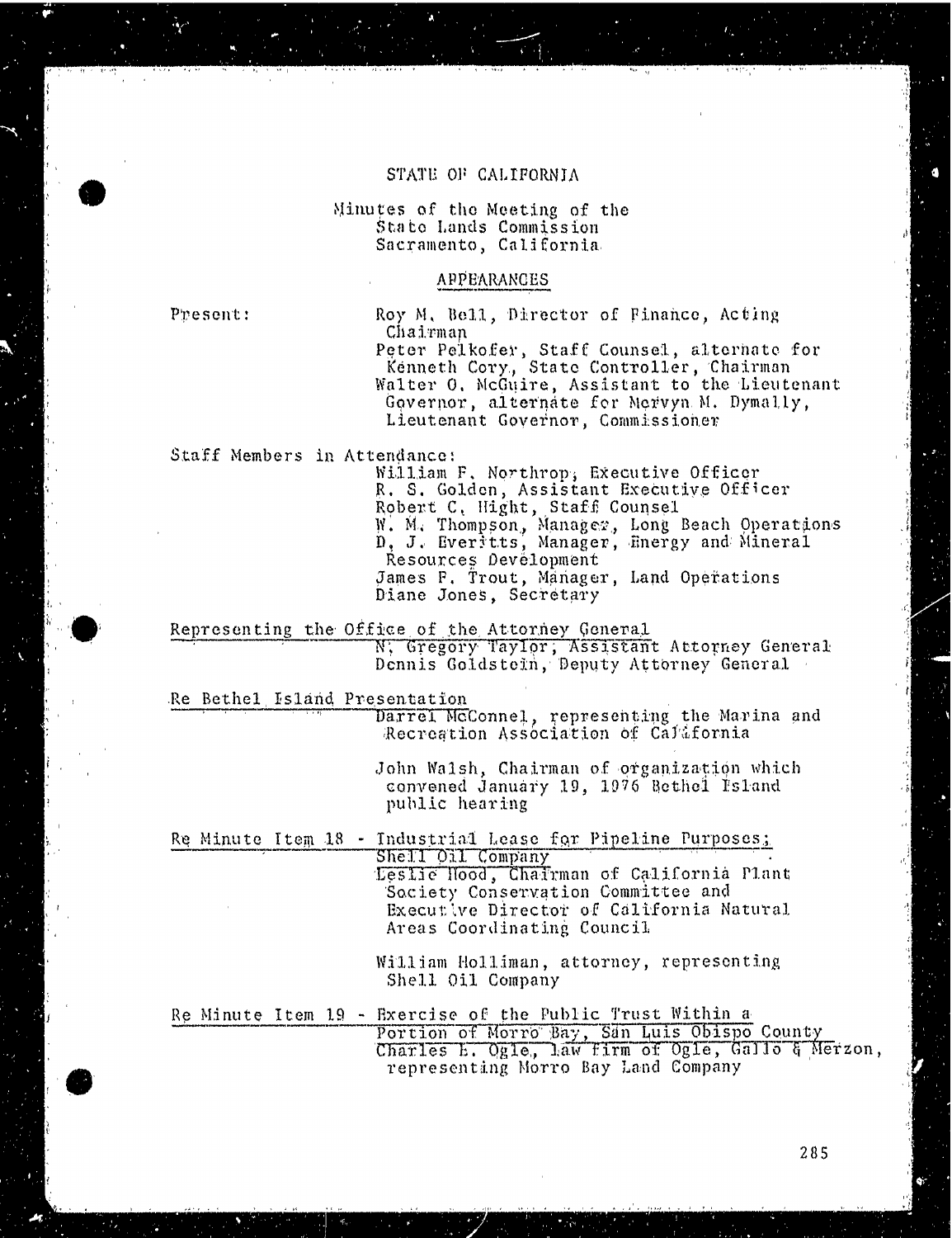|  | Re Minute Item 20 - Consideration of the Fifth Modification of<br>the 1975-1976 Plan of Development and<br>Operations and Budget, Long Beach Unit, and<br>Ratification of the Executive Officer's<br>Approval of the Transfer of Long Beach Unit<br>Budget Funds, Wilmington 0.1 Field, Los<br>Angelos County |
|--|---------------------------------------------------------------------------------------------------------------------------------------------------------------------------------------------------------------------------------------------------------------------------------------------------------------|
|  | George August, Deputy City Attorney,<br>representing the City of Long Beach                                                                                                                                                                                                                                   |
|  | Re Minute Item 27 - Industrial Right of Way; Phillips Petroleum<br>Company<br>Richard S. Jensen, attorney, representing<br>Phillips Petroleum Company                                                                                                                                                         |
|  | Re Minute Item 29 - Renewal, Amendment, Consent of Assignment<br>and Sublease Approval under PRC 2757.1;<br>Phillips Petroleum Company<br>Richard S. Jensen, attorney, representing<br>Phillips Petroleum Company                                                                                             |
|  | Re Minute Item 37 - Preferential Mineral Extraction Lease<br>for Minerals Other Than Oil and Gas and<br>Geothermal Resources; Industrial Mineral<br>Ventures, Inc.<br>M. William Tilden, attorney, representing<br>Industrial Mineral Ventures, Inc.                                                          |
|  | Re Minute Item 38 - Approval of Proposed Drilling of New Wells<br>"DX 4596" 26 and "DX 4596" 27, Geysers Steam<br>Field, Sonoma County; Union Oil Company and<br>Magma Power Company and Thermal Power Company<br>Vane E. Suter, District Manager, representing                                               |

Union Oil Company - Geothermal Dryizion

Vane B. Suter, "District Manager, representing Union Oil Company - Geothermal Division

ليومنين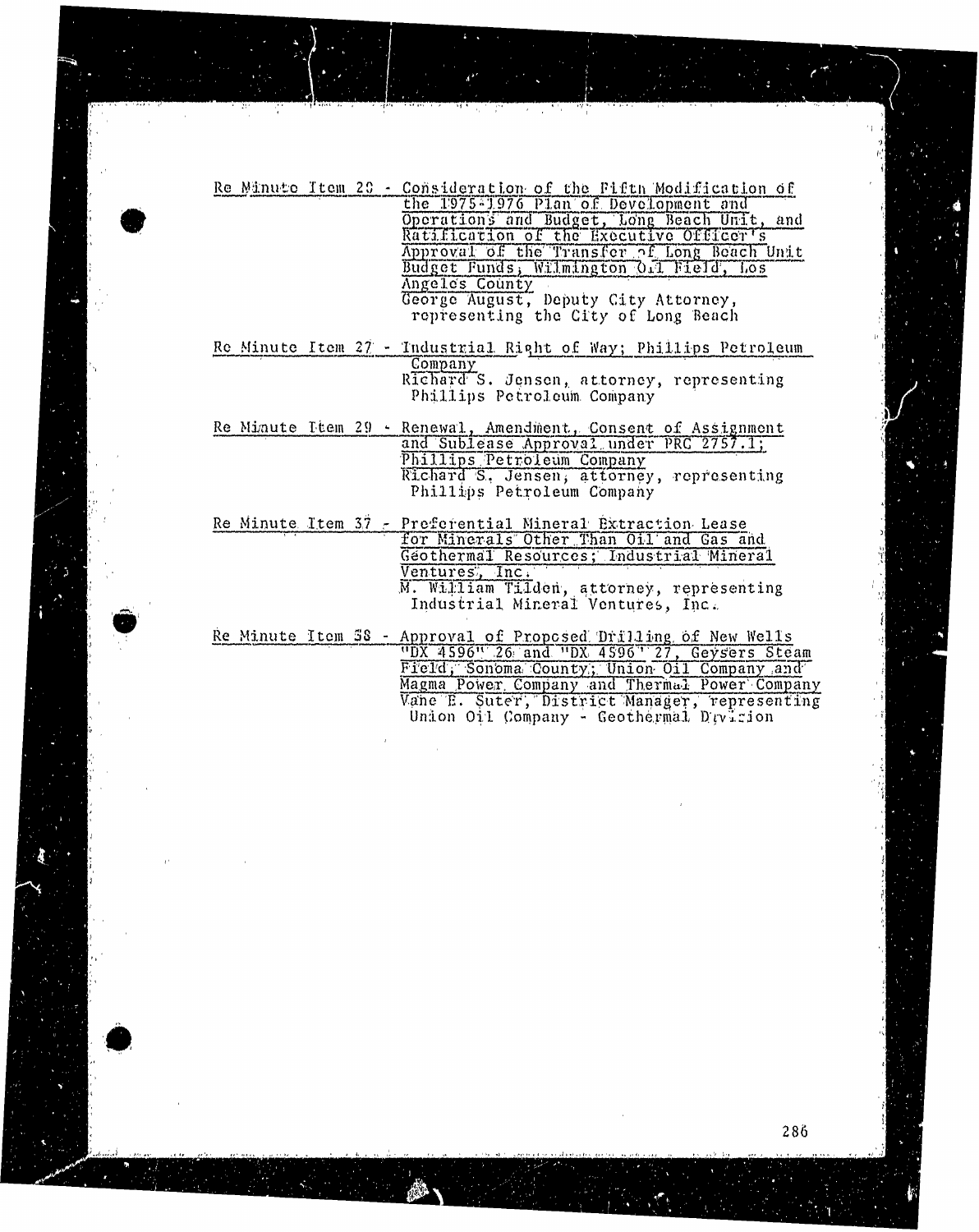# MINUTES OF THE STATE LANDS COMMISSION<br>MEETING OF MARCH 25. Marchael and possible

Acting chairman Roy M. Bell convened the meeting at 1 and requested a roll call.. Ife indicated a quorum was present.

The minutes of the meeting of February 26, 1976, were approved as written.

# EXECUTIVE OFFICER'S REPORT:

Mr. William F. Northrop, Executive Officer, stated that during the February meeting the Commission asked questions concerning Pacific Gas and Electric Company's position on wheeling power for the cities which comprise the Northern California Power Agency. Staff was asked to report back to the Commission regarding the status of this situation. Based on the staff's regarding the status of this situation. Based on the status of the status of the status of the status of the status of the status of the status of the status of the status of the status of the status of the status of the s evaluation, Mr. Northern recording to the record the record the suggested into leases for powerline crossings of State lands under the leaster for powerline crossings of September Commission's jurisdiction:

"The facilities occupying the lands described herein,<br>as a condition of this lease, shall be made available to publicly owned power systems for the transportation of electrical energy, subject to reasonable charges therefor, whenever surplus capacity exists in said facilities. Surplus capacity shall be deemed to exist whenever the California Public Utilities Commission shall determine, pursuant to their procedures, that said facilities  $x$ e not being utilized fully, or that alternate available renting of power would make surplus capacity available in said facilities. This lease shall terminate upon 60 days written notice to lessee if the use of said Facilities is not made to publicly owned power systems when a  $t_{\text{t}}$  is not made to publicly owned power system surplus exists as defined above. "

He clarified the above language was being presented to the Gormission are the torm of a concept. If the Commission agrees with the language, i<sup>t</sup> would be circulated to appropriate parties. After that circularization, the Division would return parties. After the Commission, with the Language in a final to the Commission with the Language in a finalized form  $\alpha$ 

 $\frac{1}{2}$  approved the concent as submitted. approved the concept as submit

 $F_{\rm sub}$  the full text of  $M_r$  and  $\sim$  reference made Exhibit "A" attached and by reference made a part hereof.

Attachment: Exhibit "A"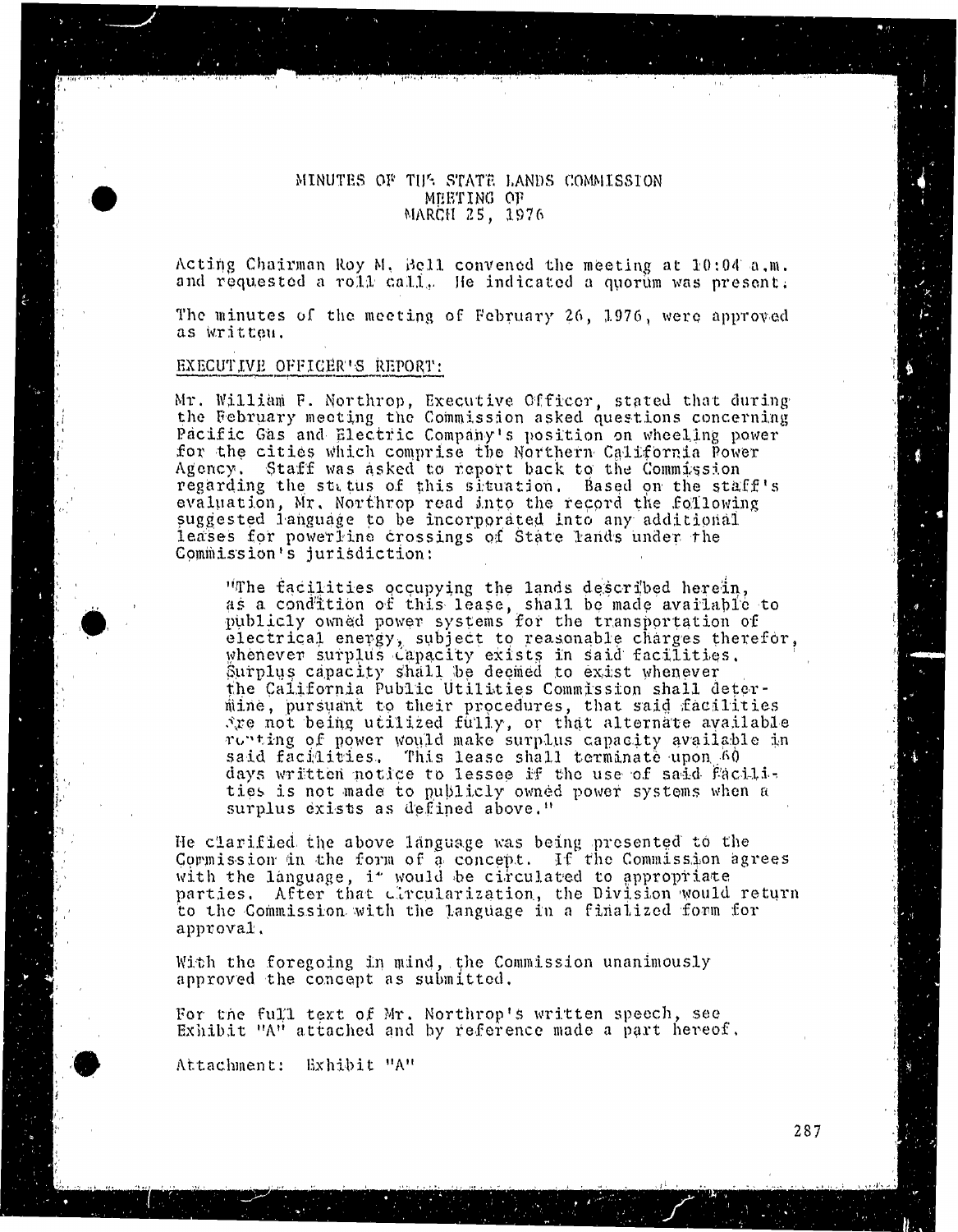### EXHIBIT "A"

# STATE LANDS. COMMISSION MEETING MARCH 25, 1976

EXECUTIVE OFFICER'S REPORT

 $b\mathbf{v}$ 

## WILLIAM F. NORTHROP

# SEATTLE MEETING - FEA ADVISORY COMMITTEE

As Executive Officer of the State Lands Commission, I have been named, along with the Director of the Office of Planning & Research, and the Principal Consultant to the Energy Commission, as the California representative to the FEA Advisory Committee on the Impact of Alaskan Oil on Western States.

We had our first meeting in Seattle, Washington, on March 12. It was decided, at that time, that the FEA would prepare a report with input from this group. California was successful in arguing for a Minority Report in the event any of the western states disagree with the majority opinion of the report.

The next meeting is scheduled for April 23 in San Francisco.

# FEA HEARING IN WASHINGTON, D. C. - MARCH 17

(Mr. Thompson will discuss during consideration of the Fifth Modification -- Calendar Item 20. J

## $P.G.G.E. - NCPA$

At the last Commission meeting during consideration of Pacific Gas and Electric Company's several powerline crossing applications, the Commission asked questions concerning that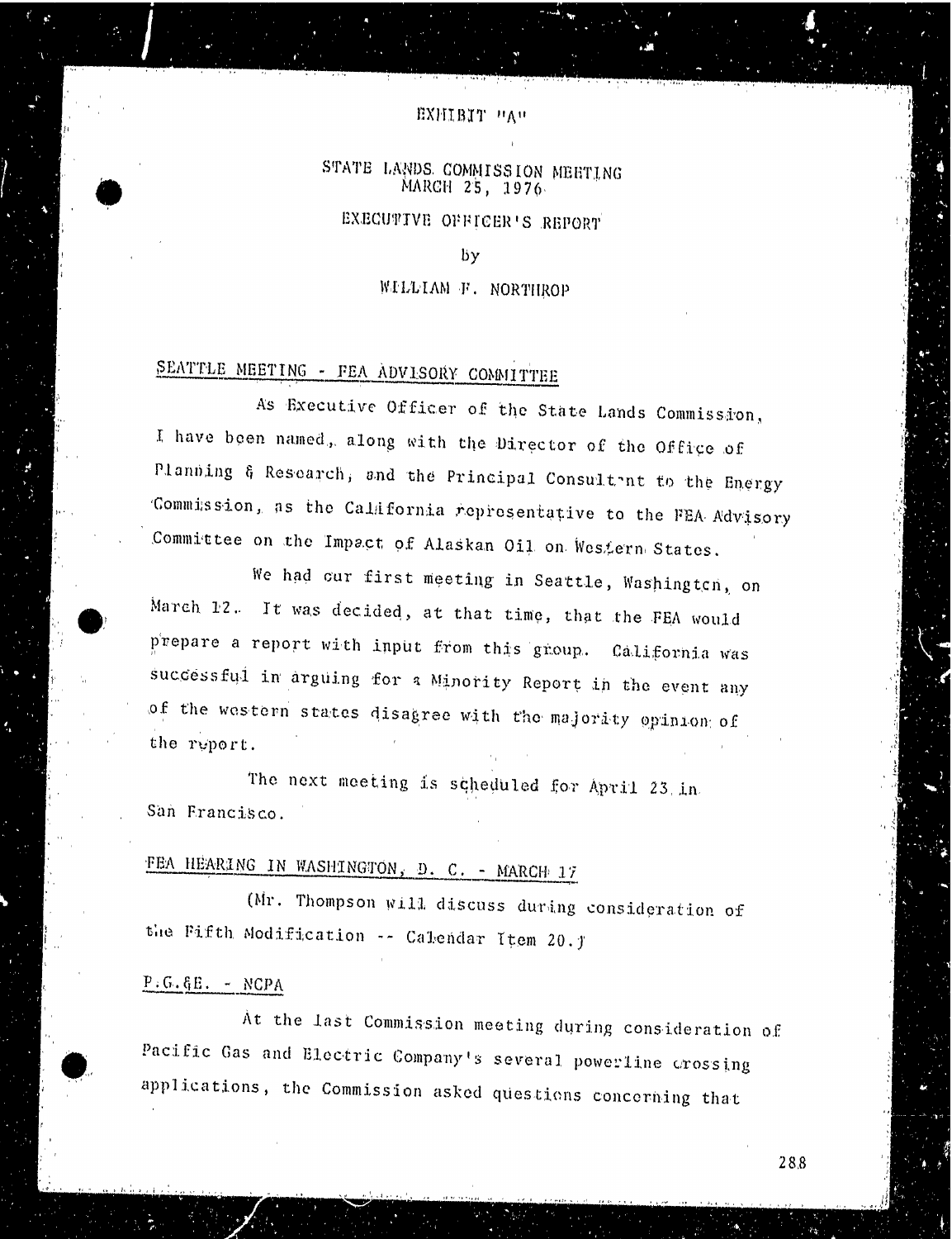company's position on whaling power for the cities which make<br>up the Northern California Power Agency. Staff was asked to report back at this meeting concerning the status of that situation, Both Pacific Gas and Electric Company and representatives of the Northern California Power Agency were contacted.

The Power Agency is a joint authority involving cities. which have their own electrical distribution facilities. The Agency, as representative for these cities has been attempting to acquire additional electrical energy to meet their requirements and wants a contract with PGGE for wheeling this power, The Agency has an overall general plan for obtaining and generating their own power. They feel it is imperative that they have their own power. They feel it is indicated at a agreement with the Company to when  $\mathcal{S}$  power and  $\mathcal{S}^{\text{f}}$  time. over Company lines for a specific period of time.<br>Representatives of Pacific Gas and Electric Company

have stated that it is Company policy to wheel power for anyone, at any cime surplus capacity is available, providing the Company is appropriately compensated. However, it is the Company's position that the Agency should identify its power source before attempting to contract for wheeling power. Pacific Gas and Electric states that power supply centers are located Gas and Electric states that  $\frac{1}{2}$  and  $\frac{1}{2}$  centers  $\frac{1}{2}$  centers and  $\frac{1}{2}$  the at such diverse areas as

San Joaquin Nuclear Facility.<br>Staff evaluation is that the situation is a little like the chicken and the egg -- which comes first? In order to move the issue off dead center, staff would recommend that the Commission consider language similar to the following as part Commission consider language similar to the following as processings of Stat of any additional leases for powers for powers of  $\sin \theta$ under the Commission's jurisdiction:  $289$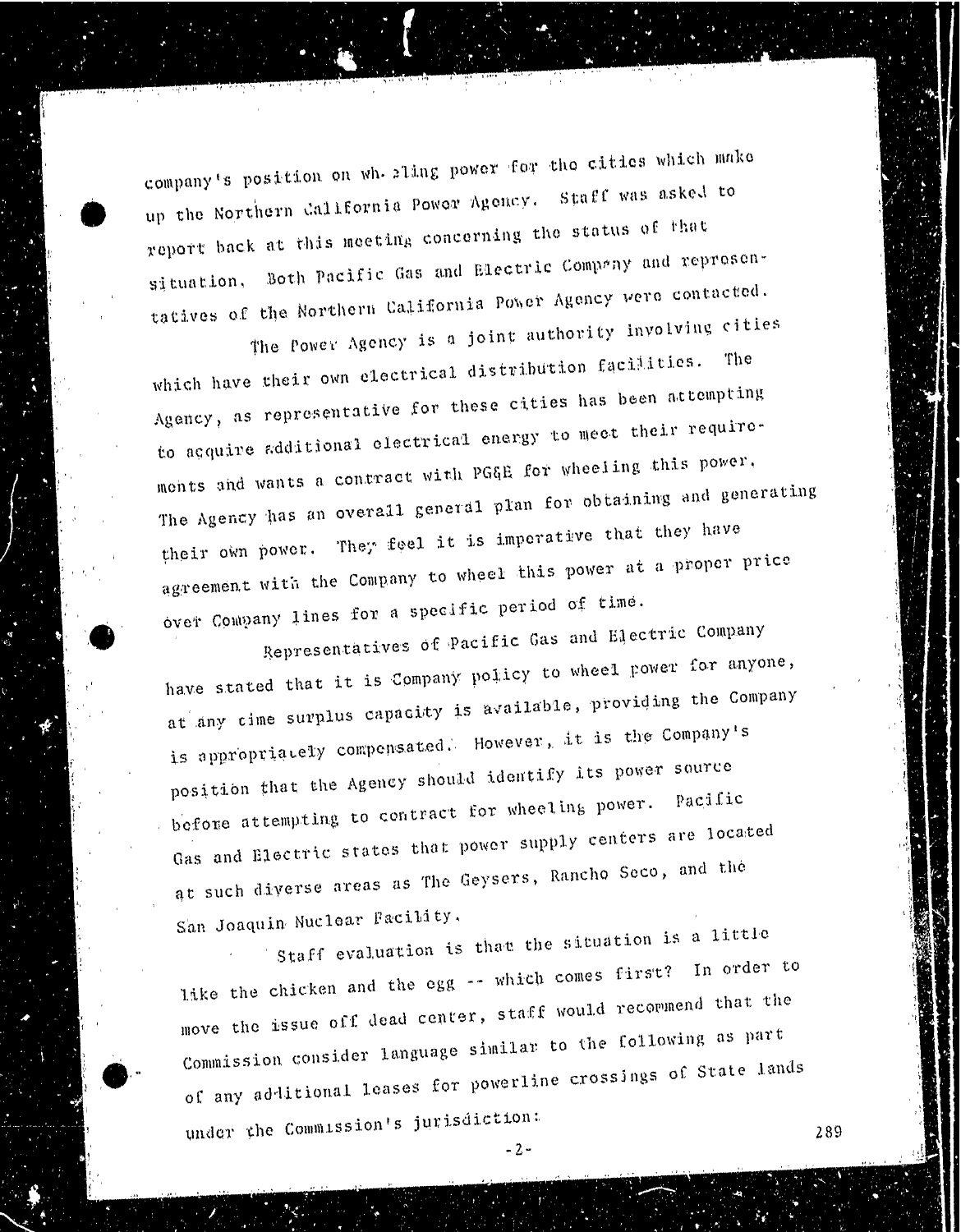"The facilities occupying the lands described herein, as a condition of this lease, shall be made available to publicly owned power systems for the transmission of electrical energy, subject to reasonable charges therefor, whenever surplus capacity exists in said facilities. Surplus capacity shall be deemed to exist whenever the California Public Utilities Commission Shall determine, pursuant to their procedures, that said facilities are not being utilized fully, or that alternate available routing of power would make surplus capacity available in said facilities. This lease shall terminate upon 60 days written notice to lessec if the use of said facilities is not made to publicly owned power systems when a surplus exists as defined above."

With the Commission's approval, I will submit this proposed language to the appropriate parties.

#### INDIAN CONTRACT

The Commission entered into a contract with Inca I Corporation for a grassroot opinion poll of American Indians throughout California relative to jurisdiction over their tribal lands. Once we receive this information, the Commission will be in a better position to make determinations concerning retrocession of jurisdiction on Indian lands.

# SOHTO PROJECT HIR LEAD AGENCY NO SOUL NOT SOUL

At last month's meeting, staff brought to your attention the question of whether "load agency" status on the soil10 Project should be assigned - - as it was then -- to a local agency (Port of Long Beach), or to a statewide agency such as

- 3-

290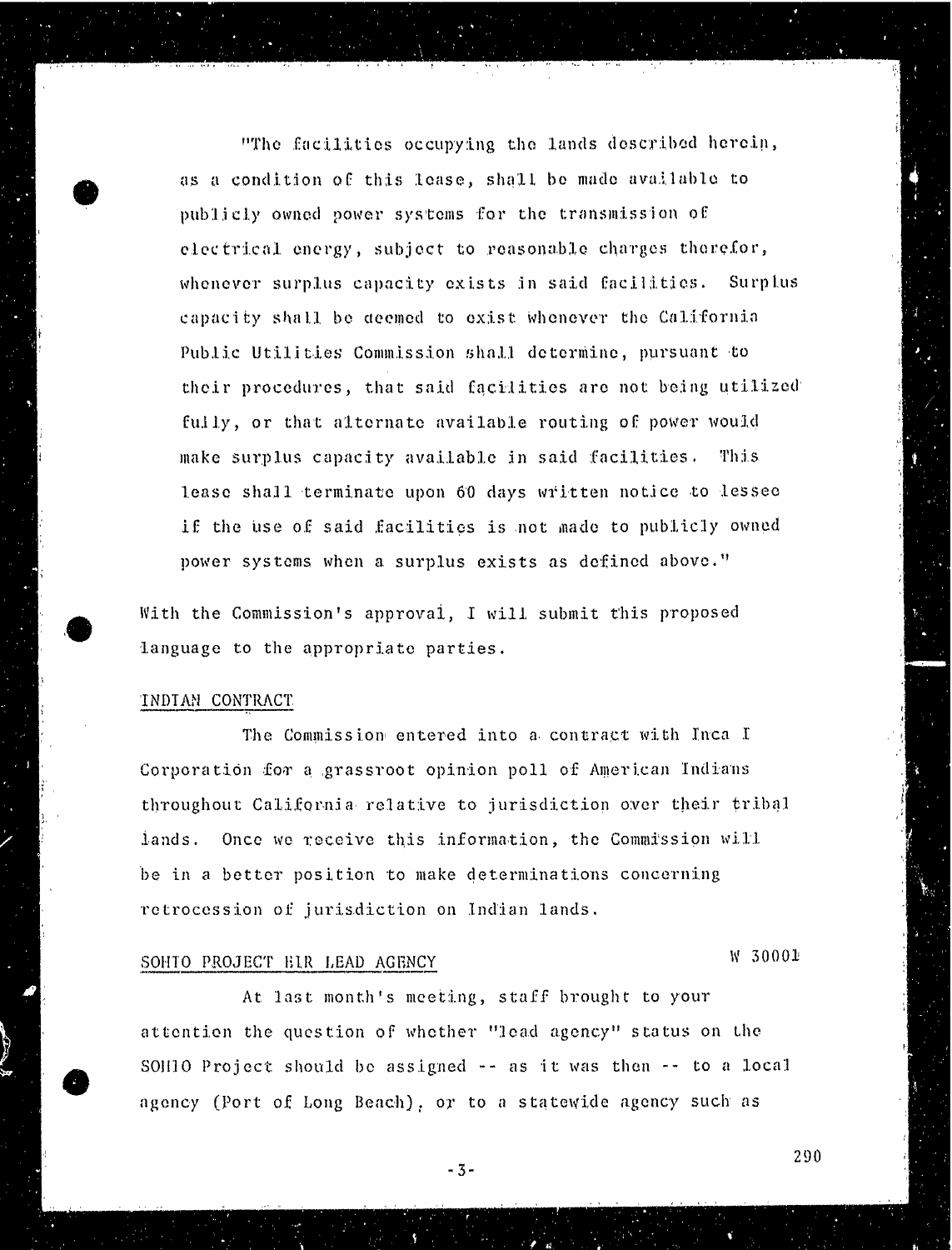the State Lands Commission or the Public Utilities Commission.

Pursuant to your direction at that time to raise the question with the Office of Planning and Research) and in response to a March 1 request from OFR, staff did inform OPR, on March 8, that "a dispute exists between the State Lands Commission, the Public Utilities Commission, and the Port and City of Long Beach relative to the role of lead agency with the respect to preparation of an EIR for the SOHIO Project."

On March 10, OPR confirmed the existence of a lead agency dispute, and requested formal statements from this Commission, the Public Utilities Commission, and the Port of Long Beach. Such statements were submitted on March 19.

On March 22, staff participated in a meeting attended by representatives of the City and Port of Long Beach, the California Public Utilities Commission, and the Attorney General's Office representing OPR. The subject of negotiation was a compromise agreement whereby Long Beach and the Public Utilities Commission would, under conditions believed by staff to be favorable to this Commission, function as a combined lead agency for the SOHIO Project. Under the terms of the agreement, the State Lands Commission will have substantial input into the total EIR process,

This proposed agreement was considered by the Public Utilities Commission at their meeting of March 23 and was approved by a vote of 5-0. The Office of Planning and Research now has the option to recognize the agreement and formally announce the termination of the lead agency dispute.

 $-4$  – 291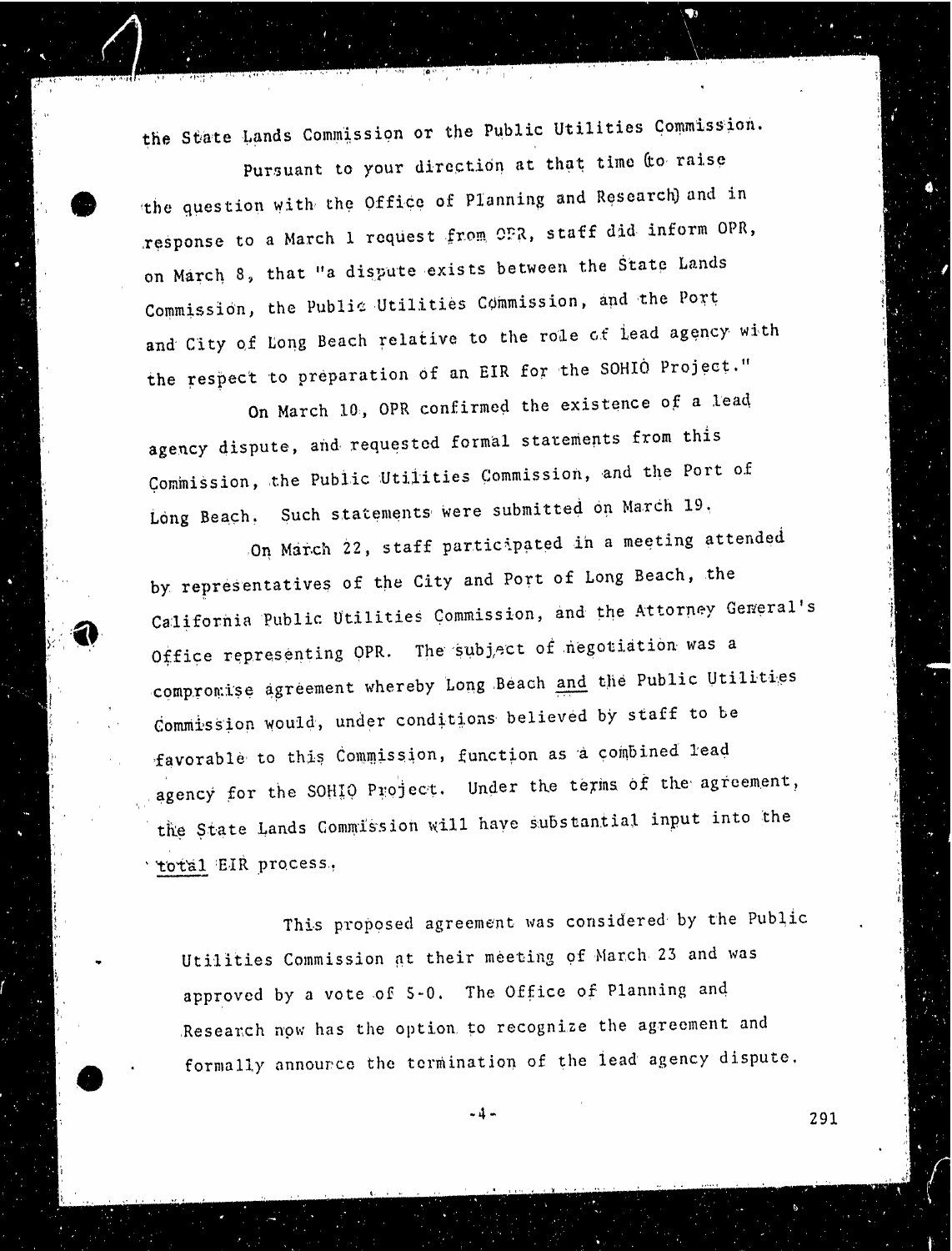# PROGRESS REPORT ON LAND CONSOLIDATION SURVEY

 $Mr$ . James F. Trout, Manager, Land Operations, made a presenttation on the Land Consolidation Survey. His machine ment is attached as Exhibit  $\frac{m}{n}$  and by reference matter s hereo:

Attachment: Exhibit "A"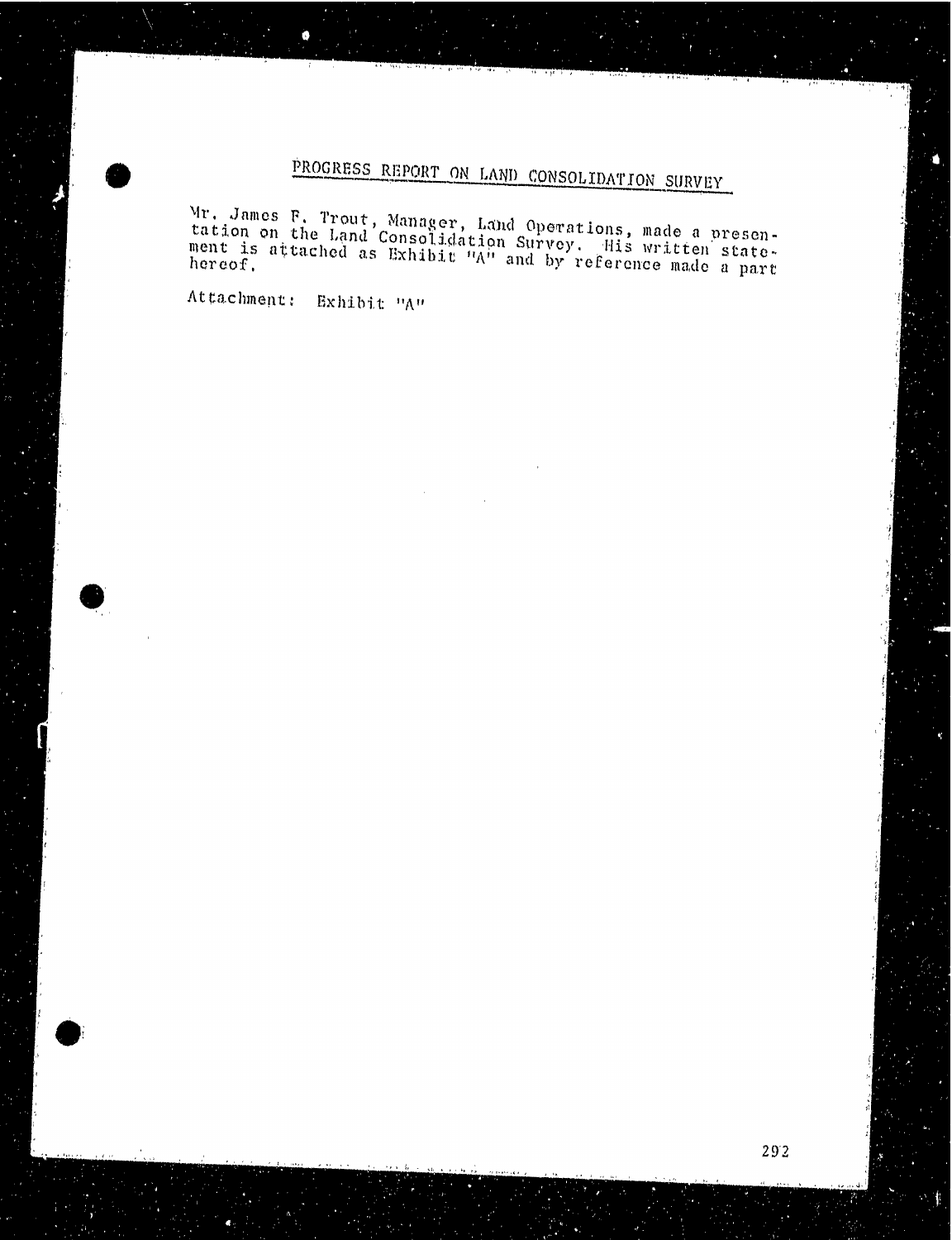#### EXIIIBI1 'At

# LAND CONSOLIDATION SURVEY

"Progress Report"

by James F. Trout, Manager Land Operations

- I. 45 percent of California land owned by the Federal Government. (45.6 million acres)
- II .  $1/3$  of the Federal ownership is under the control of the U.S. Bureau of Land Management. (15.6 million acres)
- III . California originally received less than 9 percent of its land area from the Federal Government.

Today, only 1,457,000 acres of that land is still in State ownership -- divided, as follows:

> 607,000 acres in fee title 100,000 acres unsurveyed entitlement 20.,000 acres indemnity entitlement 717,000 acres in mineral rights - not surface 13,500 acres improperly surveyed.

IV. By comparison: Other States received a much larger portion of their territory in grant from the Federal Government.

| Alaška     | 29 percent |
|------------|------------|
| New Mexico | 16 percent |
| Arizona    | 14 percent |
| Utah<br>٠  | 14 percent |
| Oregon     | 11 percent |

V. California has more Federal ownership within its boundaries today than 43 other States.

The average. Federal ownership in each State is 16 percent.

The western states have been discriminated against in amounts of federal land grants by comparison with the southern and eastern states. VI

Western States, last August, resolved to seuk additional<br>federal lands within their borders. These States, today, average almost 50 percent of their land areas in Federal ownership.

viI. California, therefore, should appear to be justified in seeking additional Federal lands for State management.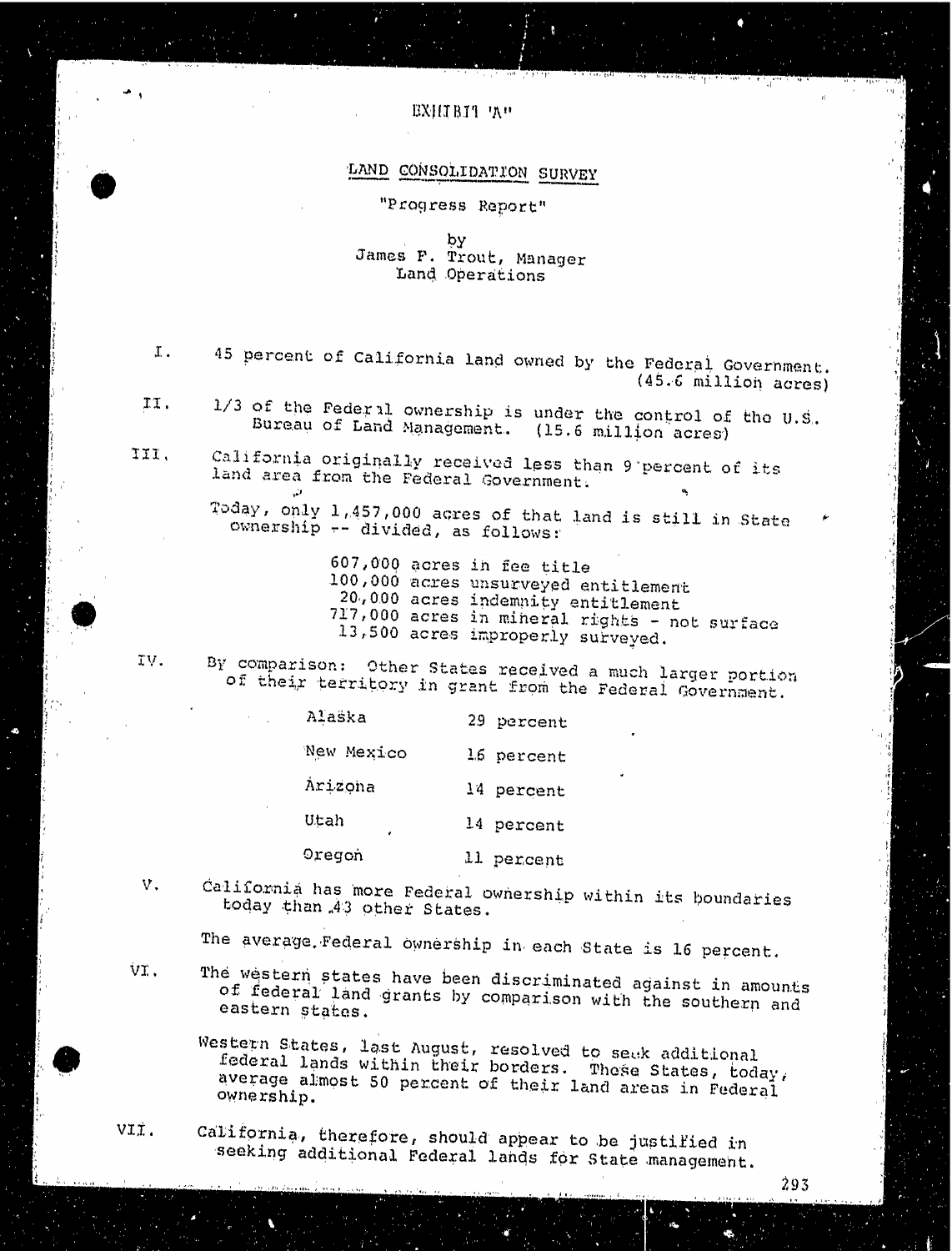VIII. Staff has evaluated BLM lands for purposes of satisfying:

- 2. Shortage in public land granted to California.
- b. Need to consolidate State holdings into manageable units.
- IX. Evaluation indicates that BLM ownership is:
	- a. Nearly as scattered as State land.
	- b . 90 percent is generally without economic or recreational potential except for open space, grazing and hunting.
	- c.  $10$  percent  $-$  or 1.6 million acres  $-$  is suitable for acquisition by the State fpr management purposes.
	- d. With the exception of two BLM Planning Units, blocks of additional lands for consolidation will most likely come from other Federal agencies (i.e. , U.S. Forest Service and Department of Defense) .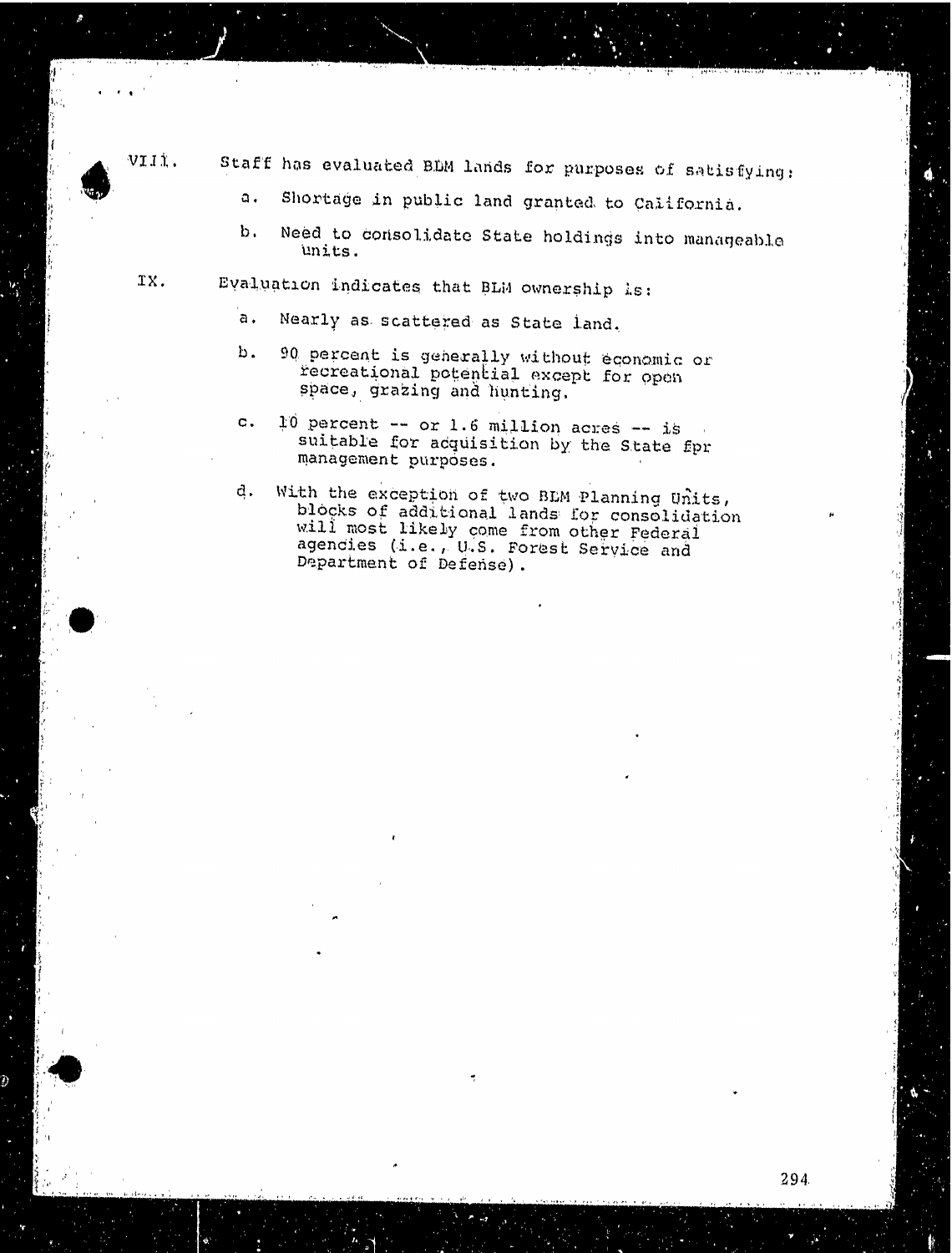# PRESENTATION ON BETHEL ISLAND MEETING JANUARY 19, 1976

Mr. James F. Trout, the Bethel Island Controvers, preferent progress report the attached as Exhibit "A" and ", progress report on the neuter island controversy. His willess stated as Exhibit "A" and by reference made a

part hereof. Mr. Darrel Mcconnel, representing the Marina and Recreationsthat the Commission defer in its negotiations-not only at that the Commission deferroughout the State--directs  $Betne1$  Island, but the  $I$  throughout throughout the  $Setne2$ 

had been reached.<br>In reply to Mr. McConnel's request, Mr. N. Gregory Taylor, In reply to Mr. Mangletin, advised that the reginies: Assistant  $A_{\text{equation}}$   $A_{\text{equation}}$  a leasing points. The Co charged the Commission wegulations or the Court raylor the Charged the Communisties with a regulations of the State, the Commission<br>occurs in the law and regulations of the State, the Commission<br>must continue to administer this policy. Mr. Taylor therefore<br>concluded that it is the must continue to the duty of the communication concluded that  $\tilde{\mathbf{r}}$  with the affected  $\tilde{\mathbf{p}}$  and  $\tilde{\mathbf{r}}$ 

its negotiations with the affections of a few parties. Mr. John Walsh, Charler Island public weather of the organization of the organization which convened the theory January 19, 1976. Betion was the Pack of driver. Mr. Walsh's main objection was the lack of disclosure of information on the part of the Division which he has experienced in the past. Mr. Walsh requested that the pledge concerning in the past.  $\lim_{M \to \infty} \int_{0}^{M} Mr$ , Trout at the subject that  $\frac{d}{d}s$  cd o sure made by  $\frac{d}{d}s$ .

by the Commission.<br>Acting Chairman Roy M. Bell assured Mr. Walsh that complete Acting Chairman Roymation has always been the P  $d$  is closure of  $\frac{1}{2}$  is closure of the policy of the policy of the policy of the policy of the policy of the policy of the policy of the policy of the policy of the policy of the policy of the policy of the policy Committee row

 $Mr$ . Walsh also conducted the above nearing. in which he conducted the above hearing.

Attachment: Exhibit "A"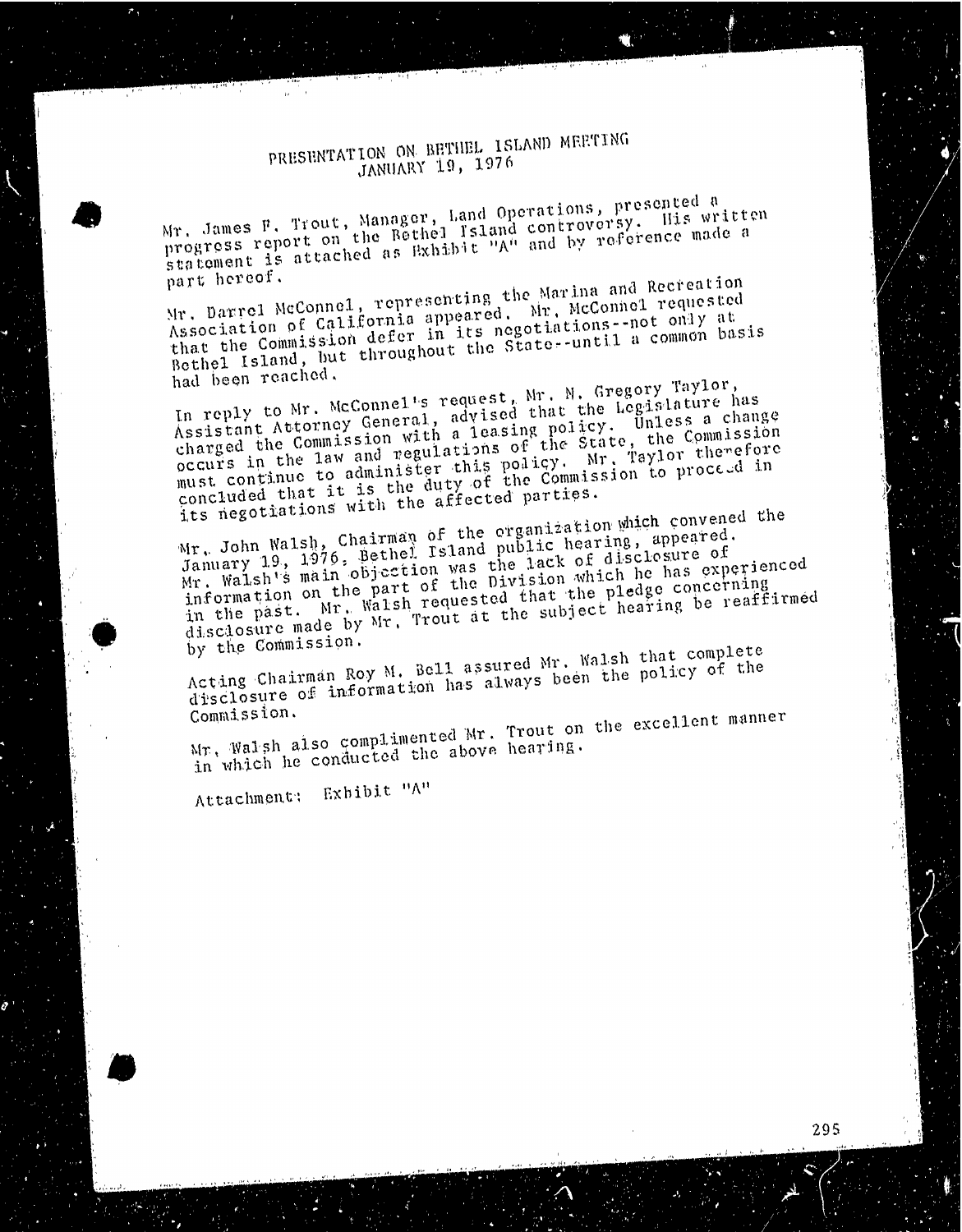## EXHIBIT "An

## PRESENTATION ON BETHEL ISLAND MEETING

by

## JAMES F. TROUT

As the Commission is aware, title investigation and leasing activity on state-owned land is part of a statewide program being conducted by the Division. The program is being continued at various places in the State, including Bethel Island, Donner Lake, the Colorado River, and lagoons and estuaries in Southern California.

At the December 1, 1975, Commission meeting Senator Nejedly asked that representatives of the Division of State Lands meet with Bethel Island property owners. The Senator specifically asked for presentation of State intentions with regard to the Commission's leasing program and itw ownership claims. The meeting was held the eyening of unuary 19, 1976, at Bethel Island and was attended by about 300 persons.

Property owners at Bethel Island disputed the factual basis for the State's contention concerning the location of boundaries. Consideration is being given to the additional information presented in the comments of the people at Bethel Island. The property owners objected to the State's leasing policy under which processing fees and rents would be charged for various types of facilities constructed in the waterways. Staff is evaluating all of the data and information covering matters raised at the meeting. Ways are being sought to resolve the dispute. The office of the Attorney General has been involved to assist in evaluating various alternatives which might be available.

296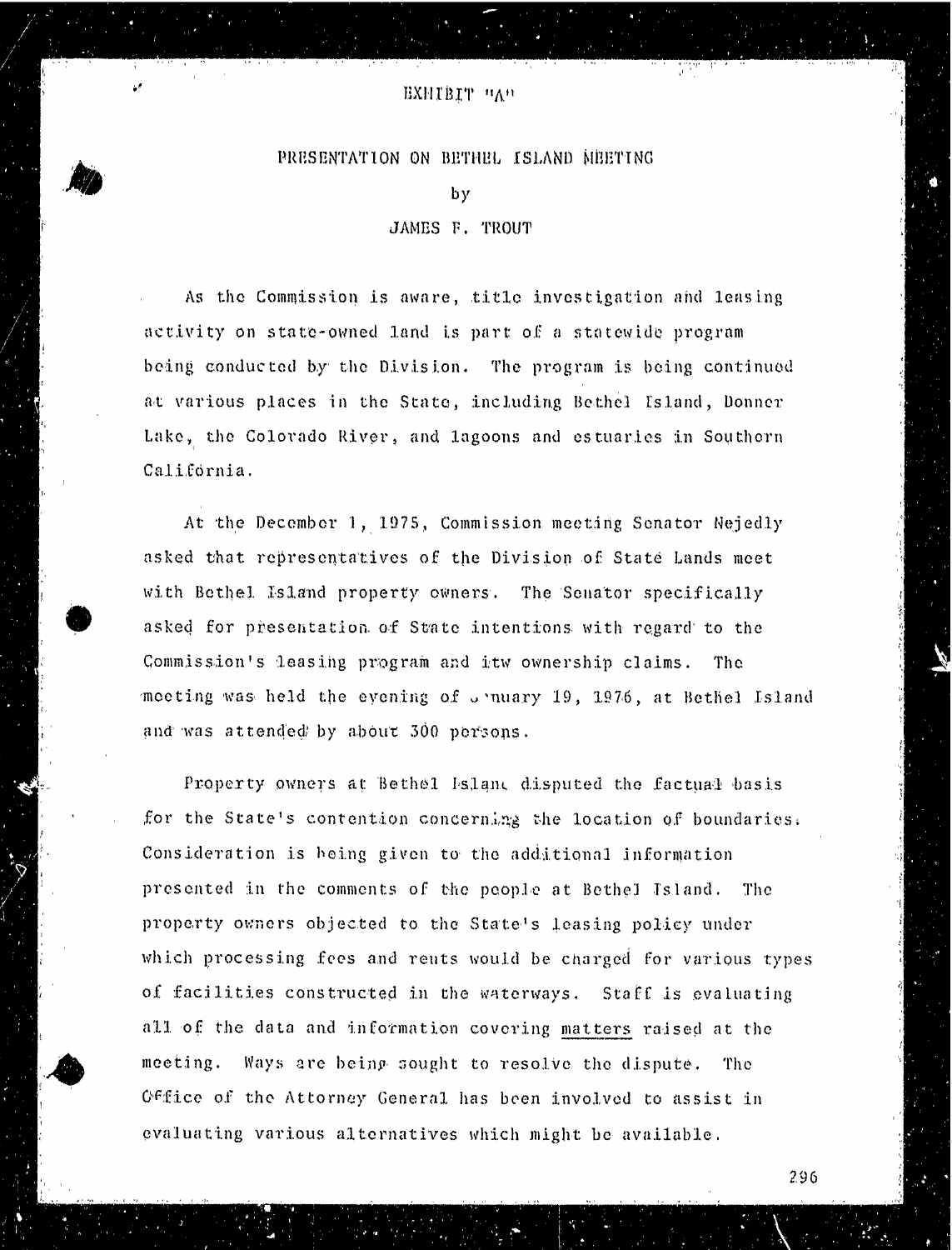The staff will keep the Commission apprised of progress on the evaluation of both the information and the alternatives. It is expected that a recommendation can be presented to the Commission for public comment within 3-4 months.

Staff has agreed not to press for further lease applications. until the overview is concluded. Without objection from the until the overve Commission, we was  $\epsilon_{\text{other}}$  crate's claims, but not to a owners of the extent of the State's claims, but not to require<br>lease applications for structures within state-claimed lands until the information discussed above has been presented to the Commission. In the meantime, the Division will continue to issue Commission.  $\cdots$   $\cdots$   $\cdots$   $\cdots$   $\cdots$   $\cdots$   $\cdots$   $\cdots$   $\cdots$   $\cdots$   $\cdots$   $\cdots$   $\cdots$   $\cdots$   $\cdots$   $\cdots$   $\cdots$   $\cdots$   $\cdots$   $\cdots$   $\cdots$   $\cdots$   $\cdots$   $\cdots$   $\cdots$   $\cdots$   $\cdots$   $\cdots$   $\cdots$   $\cdots$   $\cdots$   $\cdots$   $\cdots$   $\cdots$   $\cdots$ leases to those  $\mu$ State.

 $-2-$